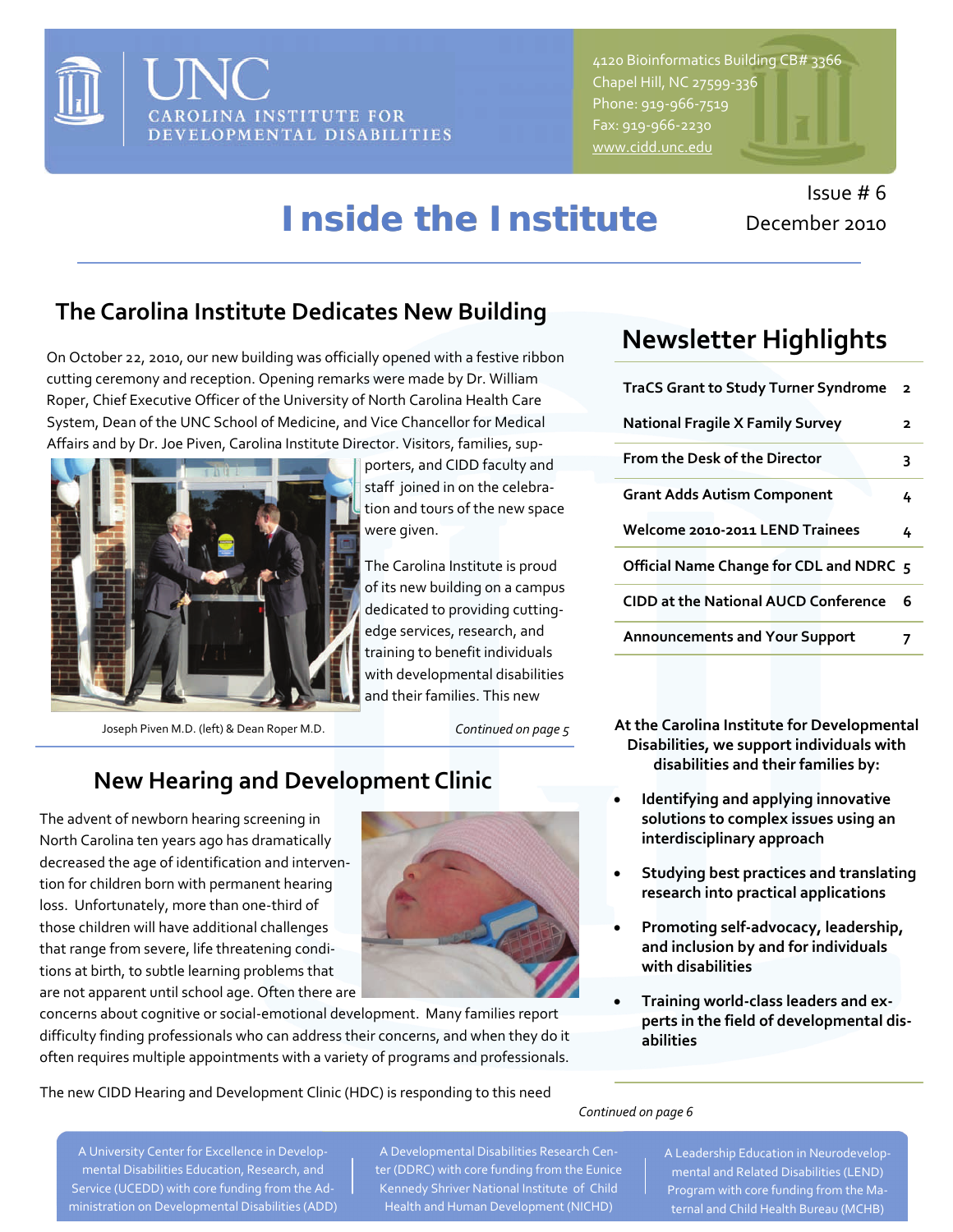#### **TraCS GrantAwarded to StudyTurner Syndrome**



CIDD investigators Dr. Marsha Davenport (pictured to the left) and Dr. Stephen Hooper have been awarded a grant from the Translational and Clinical Sciences Institute (TraCS) to study the correlation of brain structure and neurodevelopmental functioning in 12‐month‐ old girls with Turner Syndrome.

Turner Syndrome (TS) is a genetic disorder of females caused by loss of all or part of the second sex chromosome. While a number of scientific studies have found specific structural brain abnormalities and an uneven profile of cognitive strengths and weaknesses in school‐ age children, adolescents, and adults with TS, there is a dearth of data examining brain structure and function in infants, toddlers, and preschool children.

This project will build upon two existing research studies being conducted at UNC examining early brain development in children with

TS by adding a translational component in which concurrent neurodevelopmental functioning of these infants will be examined.

A multidisciplinary team of investigators including Dr. Marsha Davenport, pediatric endocrinologist and expert in Turner Syndrome; Dr. Stephen Hooper, pediatric neuropsychologist; Dr. Rebecca Knickmeyer, experimental psychologist; Dr. Rebecca Edmondson Pretzel, pediatric psychologist; and Dr. Debbie Reinhartsen, speech and language pathologist and their fellows‐in‐training will conduct neurodevelop‐ mental evaluations, complete histories, and physical examinations in 12-month-old girls with TS in conjunction with structural MRI assessments that are already being performed in the MRI facility at UNC.

Findings from this study should facilitate an increased understanding of the brain‐behavior relationships in young girls with TS and, ultimately, clinical management and care for this population at an early age when modest therapeutic intervention could have very large effects.



To learn more contact Dr. Marsha Davenport [\(mld@med.unc.edu](mailto:mld@med.unc.edu); 966-4435) or Dr. Stephen R. Hooper [\(stephen.hooper@cidd.unc.edu](mailto:stephen.hooper@cidd.unc.edu); 966‐5171)

#### **National Fragile X Family Survey**

Dr. Anne Wheeler, Assistant Clinical Professor in the Department of Psychiatry, has received new fund‐ ing from the AUCD (Association of University Centers on Disabilities) through a cooperative agree‐ ment with the CDC's National Center on Birth Defects and Developmental Disabilities (NCBDDD) to expand knowledge about the nature and consequences of fragile X syndrome, both for affected indi‐ viduals and their families. Information from this project, which builds upon a previous research grant, will be used to inform clinical practice and policy development.

In 2006 the NCBDDD awarded a grant to Dr. Don Bailey and his colleagues at RTI International (a not‐ for-profit research institute in Research Triangle Park, North Carolina) to develop a data base and conduct a national survey of families of children with fragile X syndrome. The National Fragile X Family

Survey project was highly successful, enrolling more than 1000 families who completed the comprehen‐ sive survey. Ninety-four percent of the survey respondents indicated that they would be willing to be recontacted for future surveys about fragile X, making this a unique and invaluable resource for future research. Dr. Anne Wheeler

Building on this resource Dr. Wheeler and Dr. Bailey submitted a successful application to the CDC to form a partnership between UNC‐Chapel Hill and RTI International to continue with Phase II of the National Fragile X Family Survey. Melissa Raspa, Ph.D., and Murrey Olmsted, Ph.D., at RTI are also involved in the project.

*Continued on page 4* 

**Carolina Institute for Developmental Disabilities [www.cidd.unc.edu](http://www.cidd.unc.edu/)**

lssue #6 Page 2 Page 2

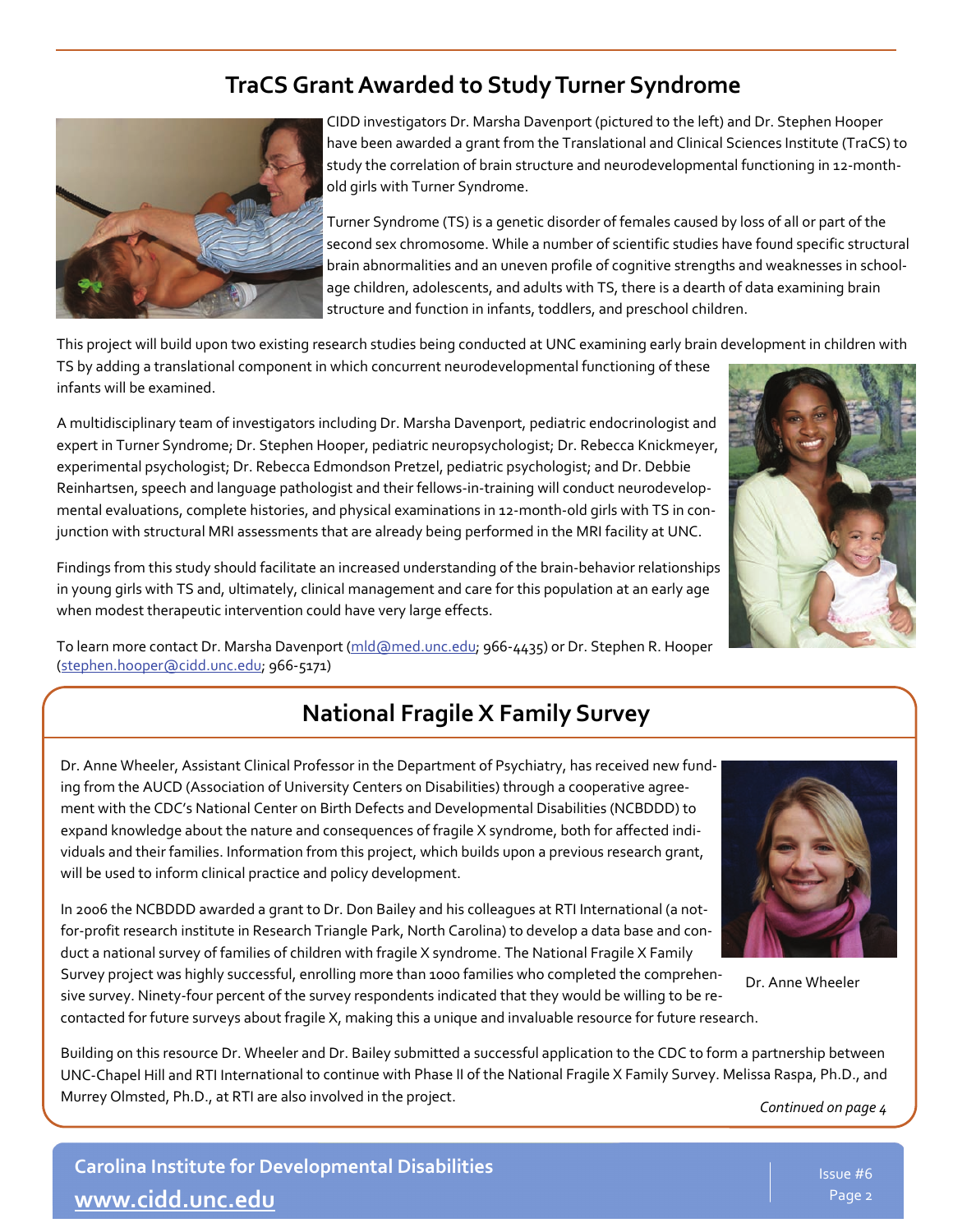

## **From the Desk of the Director**

As you will see by the cover story of this issue of our CIDD news‐ letter, we are all currently enjoying the afterglow of the dedication of our new building. Of course like any move there has been much work and frustration. But the difficulties of the move seem to be winding down and we are now able to appreci‐ ate the advantages that this new building will bring to our Insti‐ tute.

For those of you that haven't had a chance to see it yet, I en‐ courage you to come by for an informal tour. We would love to see you. The new building is located less than two miles south of the UNC Chapel Hill campus. Amazingly for a University‐based facility we have great parking and for the more adventurous among you, we are right on the Chapel Hill 'J' bus line (that leaves every 15 minutes). The new building is only a 15 minute bus ride from the Health Sciences Library!

While we would love to show off our new digs, more impor‐ tantly to all of us it is clear that this new facility will give us a true center piece to our new Institute. The nine beautiful clinic rooms on the first floor all have accompanying observation rooms for families, trainees and researchers. Many rooms are equipped with dual video cameras for training and research. Trainees can gather in conference rooms on the second floor and manipulate the video cameras to observe clinic examina‐ tions or research subjects. Also on the first floor is a large day room available for families attending day long evaluations at the clinic, as well as a play room for kids. This new space is clearly "user friendly" for families and students and will be a wonderful asset for our work going forward.

In this new space we also hope to attract local researchers studying individuals with neurodevelopmental disorders. Our dual video cameras in most clinic rooms and observation rooms, as well as other resources e.g., facilities for physical examina‐ tion, blood drawing, sound‐proof audiology assessment room,



set up for elec‐ trophysiological assessment (EEG, ERP) and eye tracking, provide state‐of ‐the‐art re‐ sources for as‐ sessment of research sub‐ jects. As our overarching goal at CIDD is to integrate the

*Joe Piven, M.D. (left) and Jim Hodgins*

domains of clinical ser‐ vice, research and train‐ ing/education, it is our aim to be both the center at UNC that brings to‐ gether multidisciplinary lines of research as well as the UNC program that closely links findings from cutting‐edge research to clinical practice. Also in



*By Joe Piven, M.D.* 

the works is a plan to use our terrific conference room on the first floor for regular evening meetings with folks in the broader North Carolina community to disseminate research findings and infor‐ mation on state of the art clinical practice. With such a well de‐ signed and easily accessible facility we should have no problem in accomplishing these goals.

As I end this column, I am reminded of the tremendous efforts of many folks to make this a reality. The UNC Medical School Dean's office was critical in our moving forward this plan. Many thanks to Dean Bill Roper, Associate Dean Bob Marriot and his assistant Ms. Tanya Shearin. On the CIDD front, it would have been impossible to conceive of this move without the help of key individuals on our CIDD staff – Brian Wrighten, Tom Gray, Tom Struchen and Ernest Clemmons. The work of our builder/ developer in creating a state‐of‐the‐art facility in 7 months sets a high bar for any such future work in our community. Many thanks to Jim Hodgins for the great job he did as builder and de‐ veloper. And finally, our sincere thanks to Jeff Low, CIDD Deputy Director, for his involvement and great forethought in every aspect of this endeavor. We are extremely fortunate to have him on our team.

We look forward to many productive years in this new facility teaching students about all aspects of the care and research rele‐



*Left to Right: Brian Wrighten, Tom Struchen, Jeff Low, Ernest Clemons, and Tom Gray*

vant to individuals with developmen‐ tal disabilities; providing services for patients and their families; and, conducting re‐ search to discover new insights that will have an im‐ pact on the health of those in our community.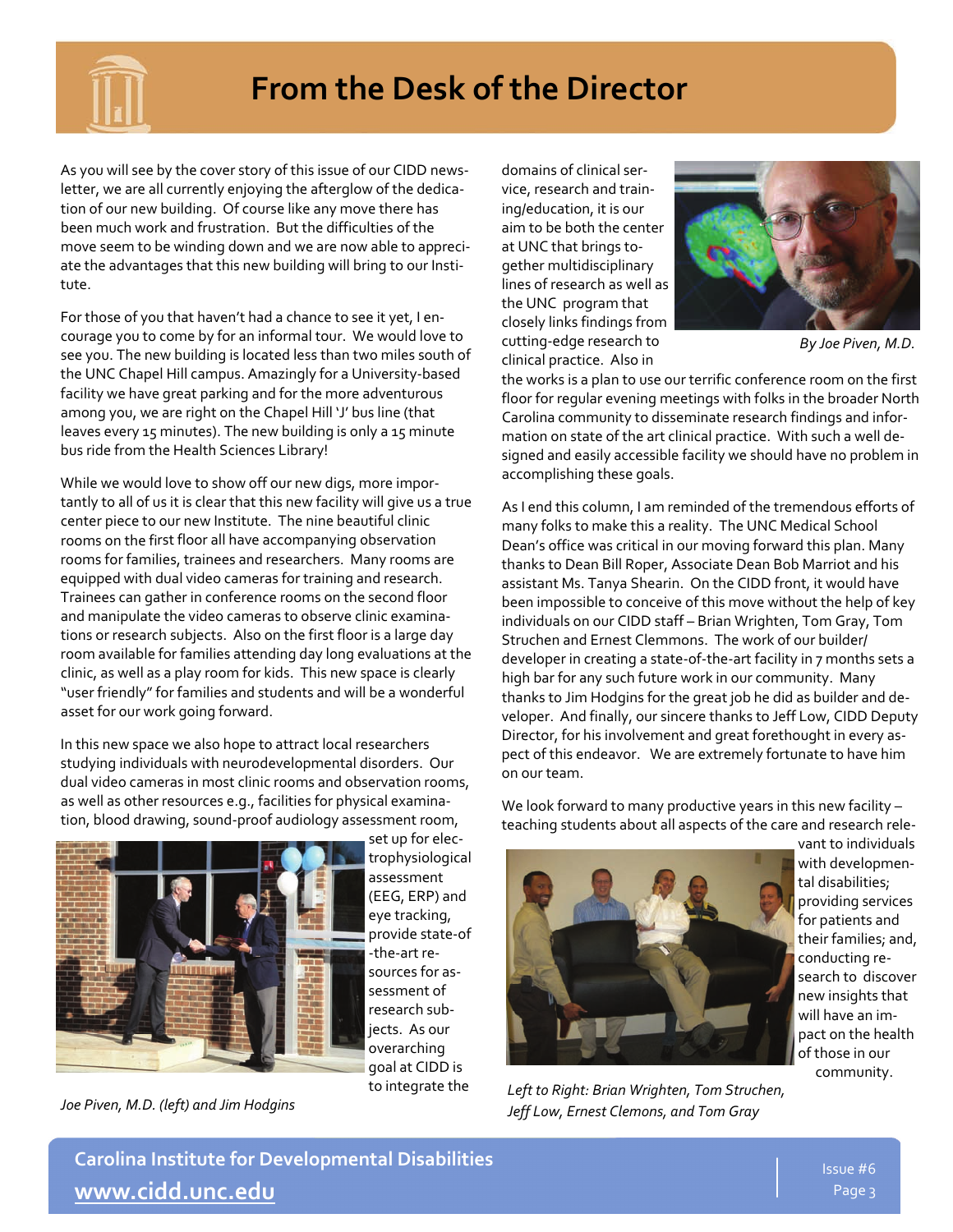#### **National Fragile X Family Survey continued**

The original survey sample will be re‐contacted for the next survey. By collaborating with the National Fragile X Foundation and the National Fragile X Clinical and Research Consortium, the project will recruit additional families, with a special emphasis on enrolling new families of children diagnosed in the last four years and families from ethnic minority groups.

The project will get input from families, foundations, clinicians, and researchers about the most important questions to ask in the next survey. Likely topics include functional skills and life circumstances (especially for adults with FX), any changes in the age of diagnosis, behavior and social skills, family adaptation, and key public health outcomes of interest to the CDC.

"This project demonstrates the power of involving parents, clinicians, and researchers in a collaborative effort," says Bailey."The first survey gave us data never before available on such a large number of families. We hope the second survey will be as productive and provide even more useful information."

To learn more about the National Fragile X Family Survey contact program manager Melissa Raspa, Ph.D. 1-866-860-5229; [mraspa@rti.org](mailto:mraspa@rti.org)

## **LeadershipGrantAdds Autism Component**

The Carolina Institute for Developmental Disabilities is home to one of only three leadership grants in the U.S. funded by the Maternal and Child Health Bureau (MCHB) for "Leadership in Pediatric Communica‐ tion Disorders." According to Project Director, Dr. Jack Roush,"we work closely with three other MCHB‐funded leadership grants at UNC based in Public Health, Social Work, and NC‐LEND, that together comprise UNC's Maternal and Child Health Leadership Consortium." The MCHB grant for Pediatric Communication Disorders was origi‐ nally funded in 2008 to provide leadership education in early identifi‐ cation and management of hearing loss. In 2009, MCHB appropri‐ ated additional funds for grantees interested in adding a leadership component in the area of autism. Roush notes "the resources and expertise we have in autism at UNC made this a logical area of expan‐ sion for our leadership grant. We were very pleased to receive the additional funding and are grateful to Dr. Linda Watson, from the



Division of Speech and Hearing Sciences, for mentoring the first two students funded on the autism component, Ashley Brasfield and Ashley Sholtis. Both are graduate students in UNC's M.S. program in speech‐language pa‐ thology (see photo).

#### **Welcome LENDTrainees**

The CIDD's interdisciplinary and clinical training initia‐ tives are funded through the Maternal and Child Health Bureau's Leadership Education in [Neurodevel](http://aucd.org/template/page.cfm?id=473)opmental and Related [Disabilities](http://aucd.org/template/page.cfm?id=473) (LEND) Program. This unique program has been funded continuously since 1970 and we are excited to welcome the follow‐ ing trainees for the 2010‐2011 academic year:

Alexandra O'Dell Audiology Brittany Richardson Audiology Danielle Sturgeon Audiology Jennifer Sundberg **Audiology** Kate Bowman Mudiology Lena Kyman Audiology Melissa Aldana **Melissa Aldana** Mallory Baker **Audiology** Katherine Shattuck Nursing Erin Wentz Physical Therapy Devon Hartford Psychology Ashley Durkee Psychology Kira Fisher **Secondary Education** Samantha Schlegelmilch Speech‐Language Pathology

Megan Kovac **Education**/ Psychology Catherine Wilson **Health Administration** Emily Furgang Occupational Therapy Carly Dragan Speech-Language Pathology Katie Collins Speech-Language Pathology Keely Broderick Speech-Language Pathology Melanie Schrage Speech-Language Pathology

**Carolina Institute for Developmental Disabilities [www.cidd.unc.edu](http://www.cidd.unc.edu/)**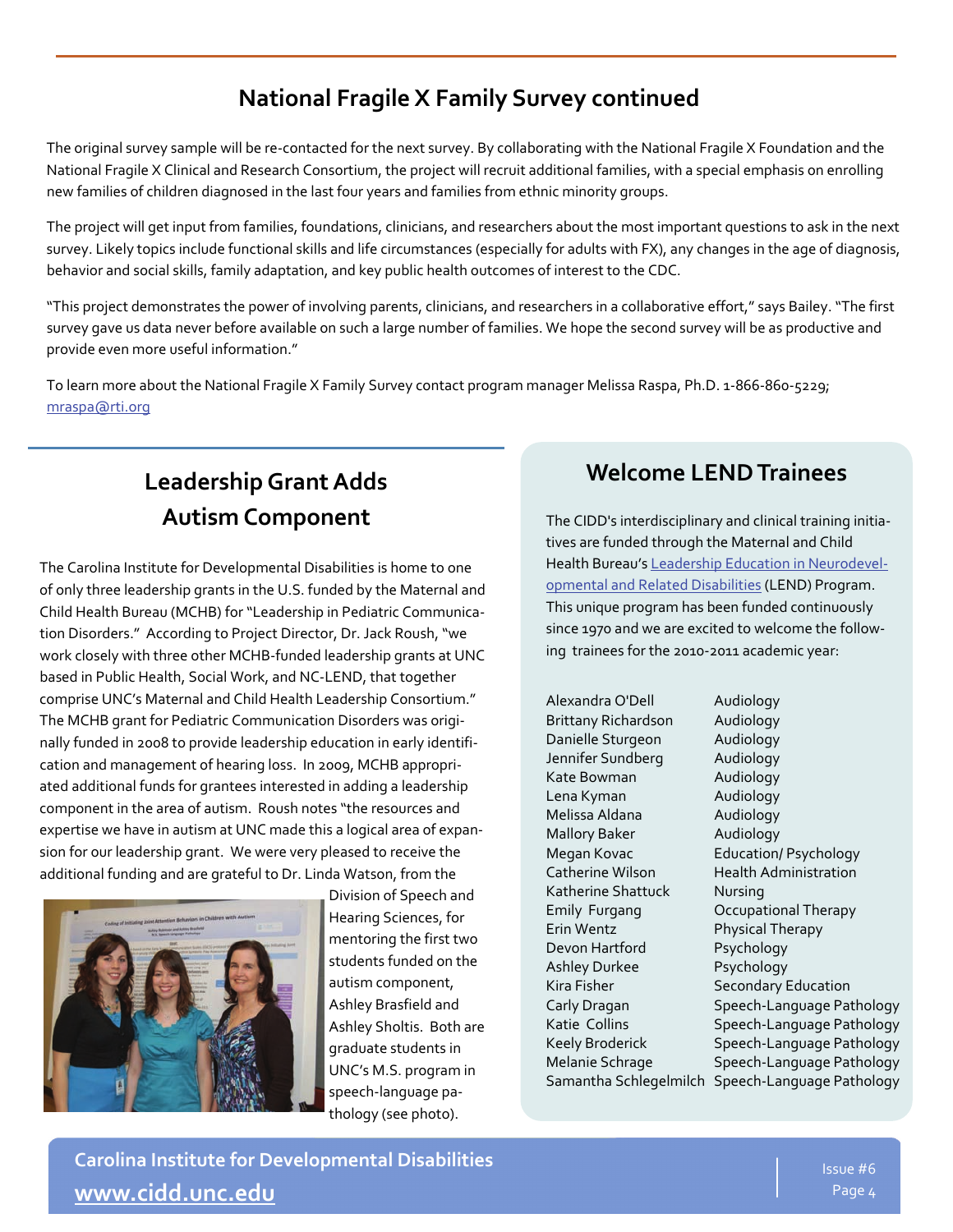#### **The CIDD Dedicates New Building continued**



building provides space specifically designed for optimal patient care. Each of the nine clinic rooms has an observation room for family mem‐ bers to participate and observe evaluations. The family break room pro‐ vides needed support during day long evaluations and the community location provides easy access and parking.

The space is also specifically designed for the interface of multiple disci‐ plines – genetics, neurology, pediatrics, psychiatry, psychology, speech‐ language pathology, audiology, occupational and physical therapy, nurs‐ ing, nutrition, education and social work – all under one roof, to enable the integration of complex areas of expertise required for optimal care of individuals with developmental disabilities throughout the lifespan.

It is a state-of-the-art facility for clinical research, including data collection for numerous federally funded clinical research studies. The new clinic rooms include equipment for monitoring all aspects of behavior (e.g., video cameras, measurement of brain electrophysiology, eye track‐ ing).

The new space will also enhance the clinical training of future service providers in a range of clinical services and education, as well as policy makers, to expand the capacity of the state of N.C. to provide the high‐ est quality of life to individuals with developmental disabilities and their families.

#### **Come visit our new building at 101 Renee Court in Carrboro, NC 27510.**

#### **Official Name Change for NDRC and CDL**

The Center for Development and Learning (CDL) and the Neurodevelopmental Research Center (NDRC) are now completely inte‐ grated into the Carolina Institute for Developmental Disabilities and will no longer use their previous names. Although the CDL and NDRC names are history now, the services that these organizations have provided in the past are continuing and expanding.

The NDRC and CDL bring together three developmental disabilities programs of national significance – the Intellectual and Devel‐ opmental Disabilities Research Center (IDDRC), the University Center of Excellence on Developmental Disabilities (UCCED), the Leadership Education in Neurodevelopmental Disorders (LEND) – to become one of the largest and most comprehensive pro‐ grams in developmental disabilities in the country. Together these programs serve 1,000+ patients per year, train 200+ students and 2,000+ community members, link 14 departments within UNC, and support 100+ research projects by 50+ scientists bringing in over \$35 million in new research funds per year.

The CDL and NDRC have a more than 40 year history of providing services and conducting research to benefit individuals with developmental disabilities and their families and as a part of the larger CIDD organization, their impact will be much greater.

Please visit the CIDD website to learn more. [www.cidd.unc.edu](http://www.cidd.unc.edu/)

**Carolina Institute for Developmental Disabilities [www.cidd.unc.edu](http://www.cidd.unc.edu/)**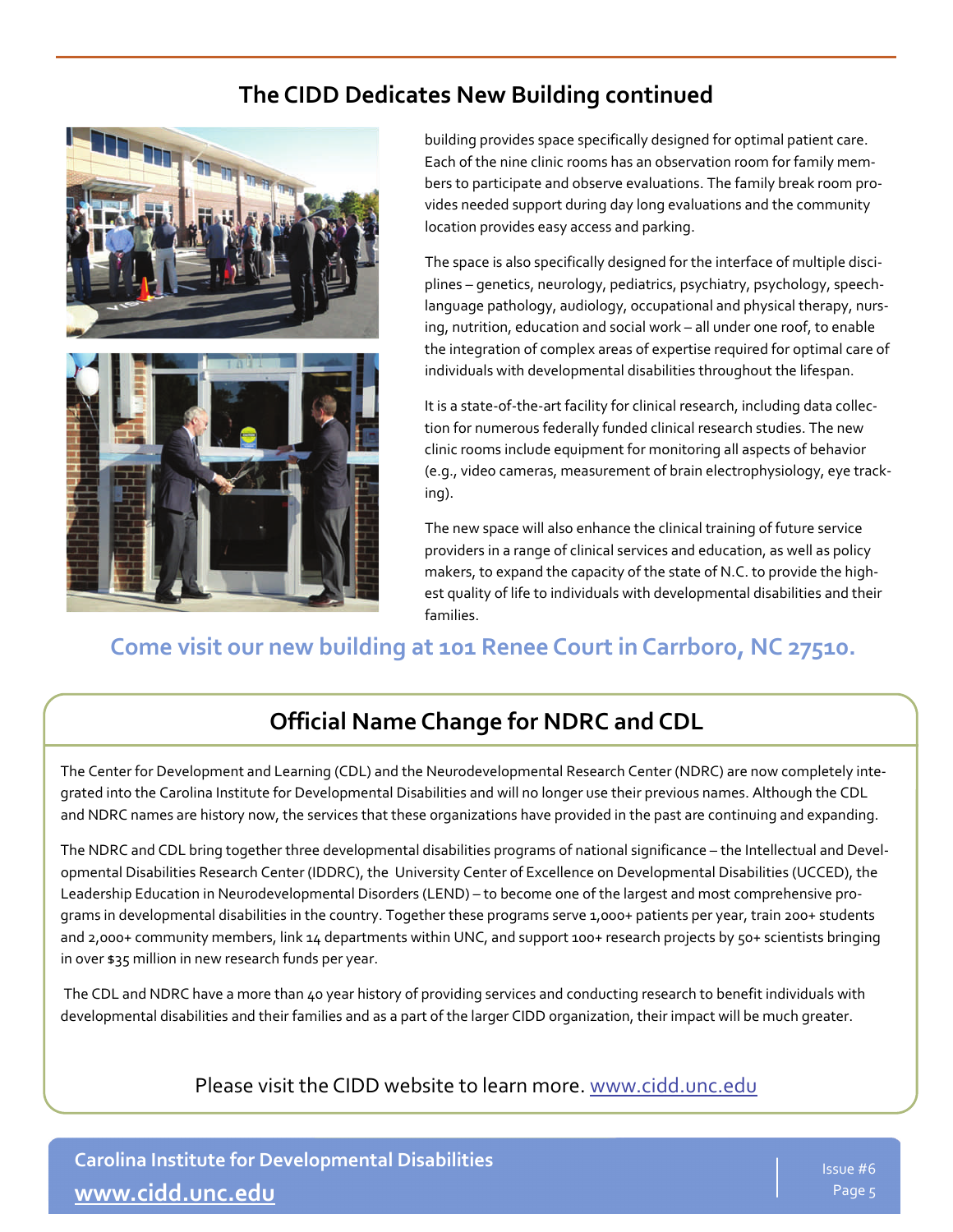## **CIDD at the NationalAUCDConference**

CIDD Faculty members participated in the [Association](http://www.aucd.org/conference/index.cfm/overview2010) of University Centers on Disabilities (AUCD) annual conference October 30—November 3rd of this year. The AUCD is a network of interdisciplinary centers advancing policy and practice for and with individuals with developmental and other disabilities, their families, and communities. Click on the titles below to view a PDF of the poster or presentation.

- Analysis of National Core Indicators Data: Does [Healthcare](http://www.cidd.unc.edu/docs/posters/debbie%20AUCD%20Poster-October%202010-%20Core%20Indicators%20with%20edits2.pdf) Vary [According](http://www.cidd.unc.edu/docs/posters/debbie%20AUCD%20Poster-October%202010-%20Core%20Indicators%20with%20edits2.pdf) to Type of Funding? Authors: Debbie Reinhartsen, Becky Pretzel, Kristine Kelsey, Rebecca Greenleaf‐Bailey, Karen Luken, Maria Fernandez, Adolph Simmons, Terrie Qadura
- North Carolina's Autism Alliance: [Connecting](http://www.cidd.unc.edu/docs/posters/becky%20original%20AUCD%20POSTER%20FINAL%202010%20margin%20problem.pdf) and Enhancing an Early [Intervention](http://www.cidd.unc.edu/docs/posters/becky%20original%20AUCD%20POSTER%20FINAL%202010%20margin%20problem.pdf) System of Care. Authors: Deborah Carroll, Stephen Hooper, Lauren Turner Brown, Rebecca Pretzel, Rob Christian
- Building an Alliance for [Postsecondary](http://www.cidd.unc.edu/docs/posters/PSE%20Poster%2010%2015%2010.pdf) Education. Authors: Donna Yerby, Deb Zuver
- The Fragile X Research Registry: [Opportunities](http://www.cidd.unc.edu/docs/posters/AUCD.2010.Abbedutto.Clark.ppt.pdf) for Collaboration With and Between [Networks](http://www.cidd.unc.edu/docs/posters/AUCD.2010.Abbedutto.Clark.ppt.pdf). Authors: Leonard Abbedutto, Renee Clark
- The Effects of [Interdisiplinary](http://www.cidd.unc.edu/docs/posters/Effects%20of%20ID%20Training%20Study%20PosterFINAL.pdf) Training on MCH Professionals, [Organizations,](http://www.cidd.unc.edu/docs/posters/Effects%20of%20ID%20Training%20Study%20PosterFINAL.pdf) and Systems. Authors: L. Margolis, A. Rosenberg, K. Umble, L. Chewning, J. Dodds, M. Milano, K. Rounds

#### **New Hearing and Development Clinic continued**

by providing a multidisciplinary diagnostic evaluation for infants and young children with hearing loss. The primary purpose of the clinic is to determine if the child is experiencing developmental deficits, and if so, to provide recommendations for follow‐up and treatment. Typical refer‐ ral concerns include speech and language development, processing difficulties, cognitive delays, or questions regarding socialization, communi‐ cation, and sensory function. This is the first multidisciplinary team of its kind in North Carolina.

Through an in‐depth assessment process the HDC team works to create a comprehensive intervention plan for families and caretakers. The team also communicates with local service providers to assist with locating resources available through the NC Department of Public Instruction and other agencies. The team is coordinated by audiologist Jackson Roush, Ph.D. and team members include Martha Mundy, AuD

(Audiology); Jean Mankowski, Ph.D. (Psychology); Kathryn Wilson, M.A., LSLS Cert.‐AVT (Speech‐Language Pathology); and Donna Yerby, tive function to a four‐year‐old.Ph.D.(Education). CIDD Speech‐Language Pathologist Margaret DeRa‐

CIDD psychologist Jean Mankowski (right) and psychology intern Tammy Dawkins from McGill University administer a test of cogni‐

mus, M.S., provides consultation when there are concerns related to autism. Other CIDD specialists are available as needed.

An interpretative conference with the family is provided at the conclusion of the multidisciplinary assessment. This is followed by a detailed report that explains the results of the evaluation and strategies for addressing the child's needs. Regional and statewide re‐ sources are also provided, and the team stays in touch with the family to make sure their needs are being met.

An important component of the Hearing and Development Clinic is the education of graduate students involved in CIDD's Leadership Education in Neurodevelopmental and Related Disabilities (LEND) program. Students from the LEND disciplines participate in the interdisciplinary team under the mentorship of CIDD clinicians. To learn more about the Hearing and Development Clinic, contact Dr. Roush at [jroush@med.unc.edu](mailto:jroush@med.unc.edu) or telephone 919 966 9467.

**Carolina Institute for Developmental Disabilities [www.cidd.unc.edu](http://www.cidd.unc.edu/)**